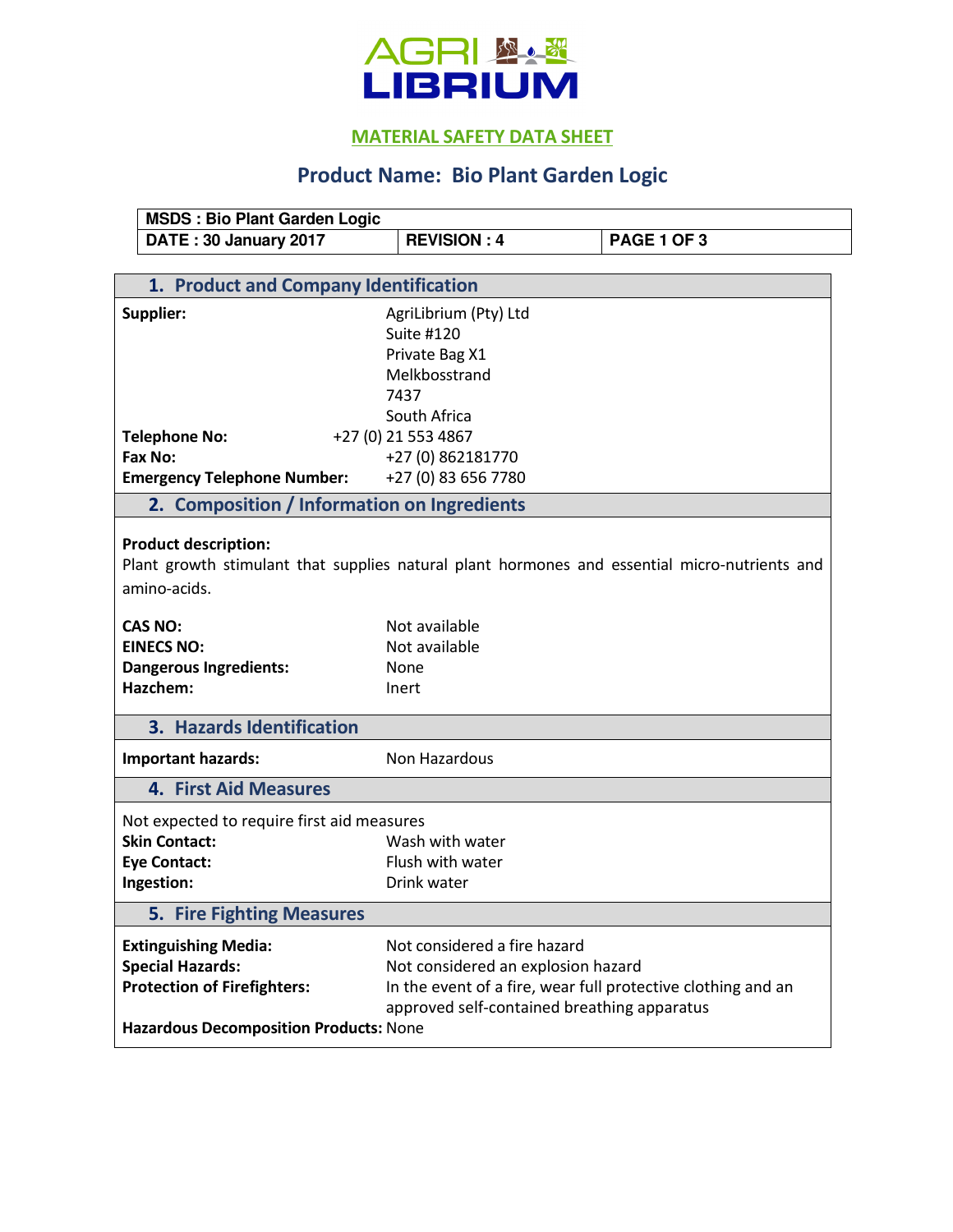| <b>MSDS: Bio Plant Garden Logic</b>                                   |                                                    |                                                             |  |  |
|-----------------------------------------------------------------------|----------------------------------------------------|-------------------------------------------------------------|--|--|
| DATE: 30 January 2017                                                 | <b>REVISION: 4</b>                                 | PAGE 2 OF 3                                                 |  |  |
|                                                                       |                                                    |                                                             |  |  |
| <b>6. Accidental Release Measures</b>                                 |                                                    |                                                             |  |  |
| <b>Personal Precautions:</b>                                          | Ventilate area of spill                            |                                                             |  |  |
| <b>Environmental Precautions:</b>                                     | Will not harm the environment                      |                                                             |  |  |
| <b>Small and Large Spills:</b>                                        |                                                    | Collect any spilt material and place in suitable container  |  |  |
| 7. Handling and Storage                                               |                                                    |                                                             |  |  |
| Handling / Storage:                                                   | Store under cool conditions                        |                                                             |  |  |
| <b>Incompatible Materials:</b>                                        | None                                               |                                                             |  |  |
| 8. Exposure Controls / Personal Protection                            |                                                    |                                                             |  |  |
| <b>Personal Protection:</b>                                           | Product not dangerous                              |                                                             |  |  |
| <b>Hand Protection:</b>                                               | The product is not a skin irritant.                |                                                             |  |  |
| <b>Eye Protection:</b>                                                |                                                    | The product is not an eye irritant, but safety goggles are  |  |  |
|                                                                       | recommended                                        |                                                             |  |  |
| <b>Skin &amp; Body Protection:</b>                                    | The product is not a skin irritant                 |                                                             |  |  |
| 9. Physical and chemical properties                                   |                                                    |                                                             |  |  |
| <b>Physical State:</b>                                                | Liquid                                             |                                                             |  |  |
| Colour:                                                               | Light Brown                                        |                                                             |  |  |
| Odour:                                                                | Slight                                             |                                                             |  |  |
| pH (10% solution):                                                    | $5.6 \pm 1$                                        |                                                             |  |  |
| <b>Dry Matter:</b>                                                    | N/A                                                |                                                             |  |  |
| Density:                                                              | 1190 kg/m <sup>3</sup>                             |                                                             |  |  |
| <b>10. Stability and reactivity</b>                                   |                                                    |                                                             |  |  |
| The product is stable for several years under cool storage conditions |                                                    |                                                             |  |  |
| <b>Conditions to Avoid:</b>                                           | Mixing with incompatible substances                |                                                             |  |  |
| <b>Incompatible Materials:</b>                                        | Strong oxidising agents                            |                                                             |  |  |
| <b>Hazardous Decomposition</b>                                        |                                                    |                                                             |  |  |
| <b>Products:</b>                                                      | Not Applicable                                     |                                                             |  |  |
| <b>11. Toxicological Information</b>                                  |                                                    |                                                             |  |  |
| $LD50$ :                                                              | $>$ 5 g/kg                                         |                                                             |  |  |
| <b>Local Effects:</b>                                                 | None                                               |                                                             |  |  |
| <b>Skin and Eye Contact:</b>                                          | None Found                                         |                                                             |  |  |
| <b>Chronic Toxicity:</b>                                              | None Found                                         |                                                             |  |  |
| Carcinogenicity:                                                      | None Found                                         |                                                             |  |  |
| <b>Mutagenicity:</b>                                                  | None Found                                         |                                                             |  |  |
| <b>Reproductive Hazards:</b>                                          | None Found                                         |                                                             |  |  |
| <b>12. Ecological information</b>                                     |                                                    |                                                             |  |  |
| <b>Fish Toxicity:</b>                                                 |                                                    | According to OECD method No. 203 this product is classified |  |  |
|                                                                       | as not fish toxic                                  |                                                             |  |  |
| <b>Biodegradability:</b>                                              | According to OECD method No. 302B, this product is |                                                             |  |  |
|                                                                       | classified as inherently biodegradable             |                                                             |  |  |